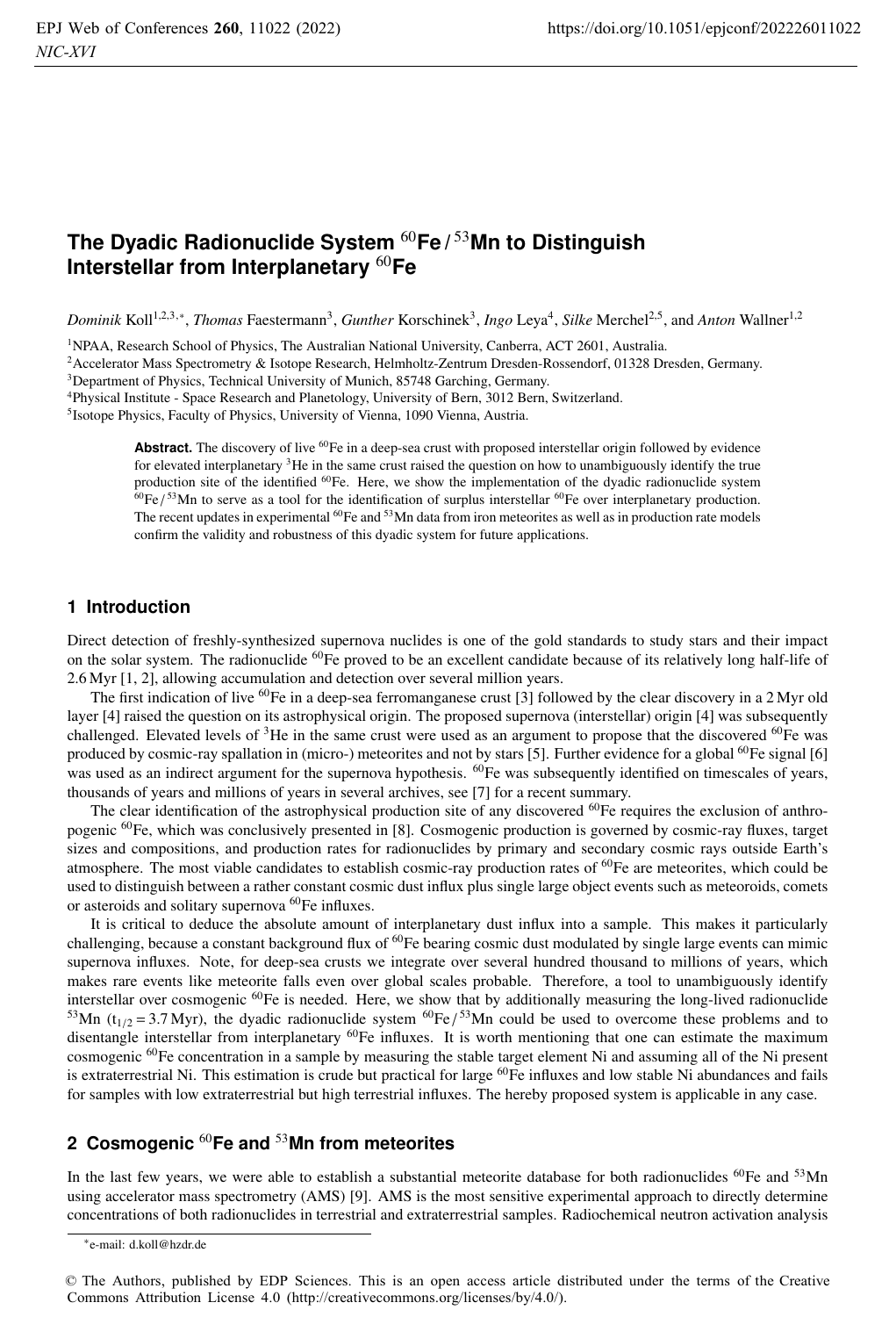and low-level counting have been used in the past to measure both radionuclides in meteorites but are not sensitive enough to search for supernova traces. For  ${}^{60}Fe$  in particular, one needs to consider waiting times of decades after chemical purification for the in-growth of the daughter nucleus  $^{60}$ Co to achieve secular equilibrium [10]. Note, large databases for the isotope <sup>53</sup>Mn exist without <sup>60</sup>Fe data [11]. AMS does not require any waiting time since live radionuclides are detected and not their decay. Currently, the only AMS facility in the world capable of measuring both radionuclides at natural levels is the Heavy Ion Accelerator Facility of ANU [2]. The Munich accelerator lab [12], which was pioneering the measurements of both radionuclides using a gas-filled magnet, has been closed in 2020. Clearly, there is the need for existing or new labs to establish new capabilities for  ${}^{60}Fe$  and  ${}^{53}Mn$  AMS.

The database with more than 30 single iron meteorites is complemented by an updated production rate model based on the INCL (Liège Intra Nuclear Cascade) code [9]. The predicted production rate ratio is  ${}^{60}Fe/{}^{53}Mn = (2.5 \pm 0.1) \times 10^{-3}$ in units of dpm kg<sup>-1</sup>[Ni] / dpm kg<sup>-1</sup>[Fe]. The common units of production rates are specific activities in disintegrations per minute per kg of target element or target mass, in this case stable Ni for  ${}^{60}$ Fe and stable Fe for  ${}^{53}$ Mn. The stable element content in terrestrial samples is dominated by terrestrial elements. The specific activity as a measure for the interplanetary influx is therefore not suitable, because the extraterrestrial target element concentration is not quantifiable. Hence, it is necessary to estimate reasonable values of extraterrestrial Ni/Fe in terrestrial samples. Importantly, only the ratio of stable Ni to Fe is needed and not the concentration of both elements. For terrestrial samples, the amount of cosmogenic radionuclides present is much smaller compared to extraterrestrial samples, where intrinsic production is dominant. This relaxes the requirement on the exact knowledge of Ni / Fe.

Using the half-lives of 2.6 Myr and 3.7 Myr, we back-calculate a half-life and target composition independent and directly measurable production rate ratio of  ${}^{60}Fe / {}^{53}Mn = (1.77 \pm 0.07) \times 10^{-3} \times Ni / Fe$  in units of at / at and wt.%. By factoring out Ni / Fe, the data becomes comparable between samples with different target element concentrations. This allows us to compare the model prediction with extraterrestrial samples (known extraterrestrial  $Ni/Fe$ ) and with terrestrial archives (unknown extraterrestrial Ni / Fe). The possible values for extraterrestrial Ni / Fe in terrestrial samples are conservatively estimated to be less than 1. Solar system, chondritic and meteorite abundances show the clear trend of  $Ni \ll Fe$ , most commonly  $Ni/Fe = 0.055$  [13]. Iron meteorites, which are metal-rich and elevated in Ni, generally show a higher Ni / Fe of around 0.1. For comparison, Earth's crust has a low Ni to Fe ratio of 0.002, whereas the ratio in sea water is 0.28, but with low concentration of both metals [14]. Using the most common abundances of stable elements in the solar system, the cosmogenic <sup>60</sup>Fe to <sup>53</sup>Mn atomic ratio obtained in a measurement would be around  $10^{-4}$ .

In contrast to that, the stellar atomic nucleosynthesis ratio is estimated to be  $10^0 \text{ - } 10^{-2}$  [15]. The hypothetical interstellar <sup>60</sup>Fe would dominate over cosmogenic <sup>60</sup>Fe as an excess, whereas any supernova <sup>53</sup>Mn is only a fraction of the bulk cosmogenic 53Mn. This makes any accompanied supernova 53Mn challenging to identify over cosmogenic background with only one attempt so far by AMS [16]. Therefore, interstellar  ${}^{60}Fe$  would appear as an enhanced  ${}^{60}Fe$  to  ${}^{53}Mn$  ratio over the cosmogenic baseline, which is dominated by cosmogenic <sup>53</sup>Mn.

## **3 Interstellar** <sup>60</sup>**Fe identification**

The very first utilization of this principle happened alongside the first indication of supernova  ${}^{60}Fe$  in a deep-sea crust [3]. There, it was already estimated, that the atomic ratio of cosmogenic <sup>60</sup>Fe to <sup>53</sup>Mn should be in the order of 10<sup>-4</sup>. This strong experimental argument was not adopted in the following studies, possibly due to limited data on extraterrestrial production rates and meteorite samples. Seventeen years later in 2016, this dyadic radionuclide system yielded evidence for supernova <sup>60</sup>Fe on the surface of the Moon [17]. Lunar regolith was analyzed for <sup>60</sup>Fe and <sup>53</sup>Mn and compared to four different meteorites before the database was significantly extended. The specific activity ratio was calculated, since the lunar surface itself is the target for the cosmic ray interactions. The meteorite activity ratio was determined to be  $^{60}Fe/^{53}Mn = (2.68 \pm 0.35) \times 10^{-3}$  in units of dpm kg<sup>-1</sup>[Ni] / dpm kg<sup>-1</sup>[Fe]. This agrees perfectly with the current model value of  $(2.5 \pm 0.1) \times 10^{-3}$  and the meteorite database value of  $2.6 \times 10^{-3}$ . The lunar surface ratio was determined to be (10 − 50) × 10<sup>-3</sup>, much higher than for meteorites. The measured atomic <sup>60</sup>Fe/<sup>53</sup>Mn of lunar material would be misleading because of the low lunar Ni/Fe of 0.001 - 0.01, which is similar to the ratio on Earth and significantly lower than for meteorites. The specific activity reveals the clear enhancement, which shows that for lunar material the knowledge of Ni / Fe is crucial.

More recently, <sup>60</sup>Fe was discovered in Antarctic surface snow [8]. Besides ruling out anthropogenic production, the identification of its astrophysical origin was important since the Antarctic snow covered only the most recent 20 years of terrestrial history and could therefore reveal an influx right at this moment. Here, the specific activity ratio approach was not possible, because the stable elements in the sample are of terrestrial origin. The same meteorite data from [17] was converted to atomic ratios with a value of  ${}^{60}Fe/{}^{53}$ Mn = (1.9 ± 0.2) × 10<sup>-3</sup> × Ni/Fe in units of at/at and wt.%. Similarly, this again agrees perfectly with the outlined model value of  $(1.77 \pm 0.07) \times 10^{-3} \times Ni$  /Fe and the meteorite database value of  $1.8 \times 10^{-3} \times$  Ni/Fe. The measured <sup>60</sup>Fe to <sup>53</sup>Mn ratio in Antarctic snow was around  $17 \times 10^{-3}$ . The extraterrestrial Ni/Fe was conservatively estimated to be less than 1. This yields a more than two orders of magnitude enhancement over cosmogenic background for chondritic composition  $Ni/Fe = 0.055$ . There is still a clear enhancement even for the extreme case of Ni/Fe = 1. The interstellar origin of the discovered <sup>60</sup>Fe becomes now even clearer with the updated model and the significantly extended meteorite database (Figure 1).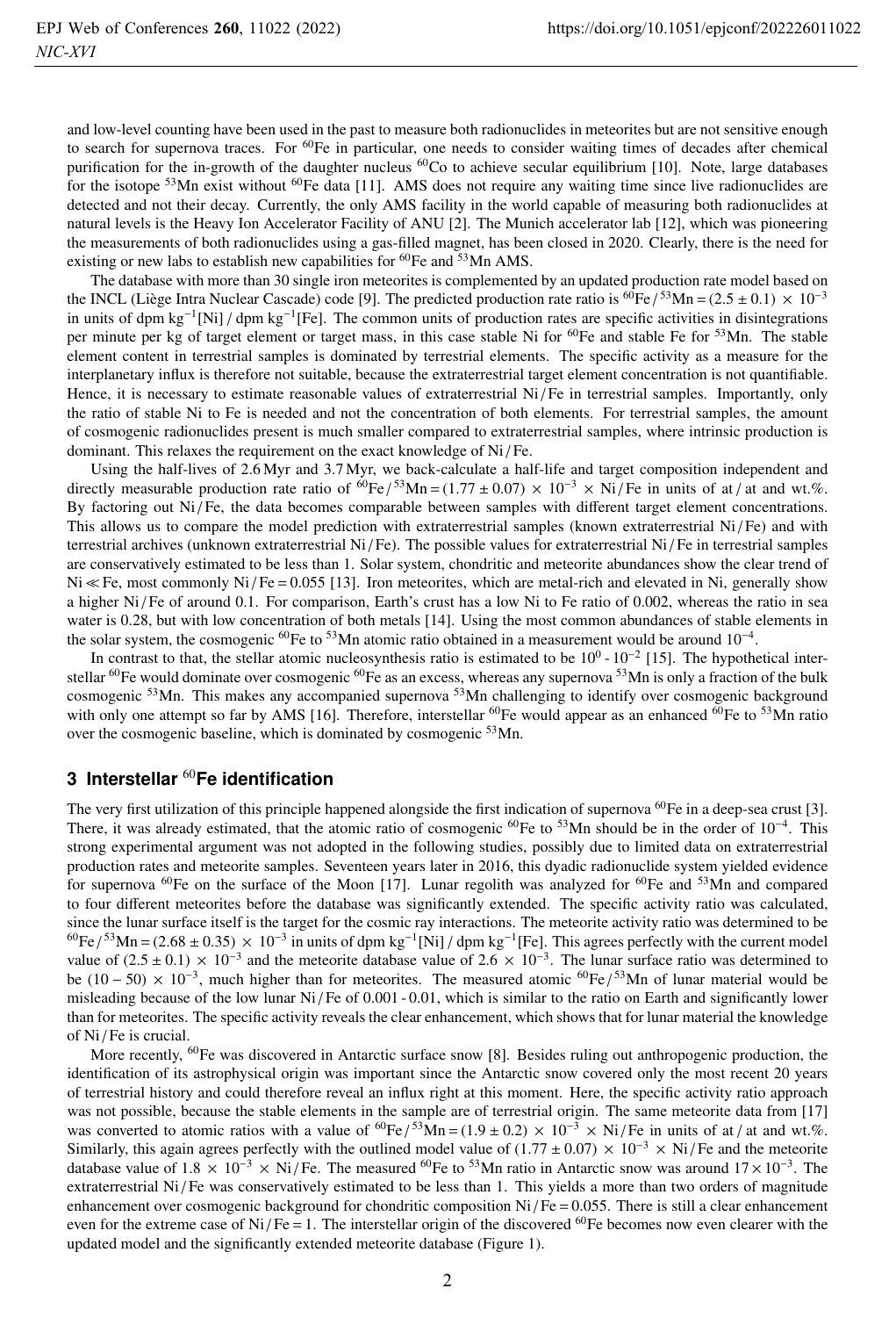**Table 1:** Summary of  ${}^{60}Fe/{}^{53}Mn$  ratios from the theoretical model, the meteorite database and the samples lunar regolith as well as Antarctic snow. Depending on the origin of the analyzed sample, one has to compare any measured data with the first or the second  ${}^{60}Fe/{}^{53}Mn$  ratio for extraterrestrial or terrestrial samples, respectively. The unit dpm/kg X refers to the specific activity ratio with X being the respective target element for the production of  ${}^{60}$ Fe or  ${}^{53}$ Mn. In particular for lunar regolith, the measured atomic ratio is misleading because of the low intrinsic Ni/Fe. <sup>60</sup>Fe/<sup>53</sup>Mn ratios around 10−<sup>3</sup> indicate cosmogenic production, whereas higher ratios indicate a surplus of interstellar 60Fe.

|                         | <b>Sample</b>      | Ni/Fe          | ${}^{60}$ Fe/ ${}^{53}$ Mn                   | ${}^{60}$ Fe/ ${}^{53}$ Mn                                 |
|-------------------------|--------------------|----------------|----------------------------------------------|------------------------------------------------------------|
|                         |                    |                | $\left[\frac{\text{dpm}}{\text{kgX}}\right]$ | $\left[ \text{at/at} \right] \times \text{Ni} / \text{Fe}$ |
| Leya <i>et al.</i> [9]  | Model              | $\cdots$       | $(2.5 \pm 0.1) \times 10^{-3}$               | $\cdots$                                                   |
| This work               | based on [9]       | $\cdots$       | $\cdots$                                     | $(1.77 \pm 0.07) \times 10^{-3}$                           |
| Knie <i>et al.</i> [18] | Dermbach Met.      | 0.91           | $2.3 \times 10^{-3}$                         | $1.6 \times 10^{-3}$                                       |
| Knie et al. [18]        | Emery Met.         | 0.09           | $2.6 \times 10^{-3}$                         | $1.8 \times 10^{-3}$                                       |
| Ott <i>et al.</i> [19]  | Gebel Kamil Met.   | 0.24           | $2.7 \times 10^{-3}$                         | $1.9 \times 10^{-3}$                                       |
| Fimiani et al. [17]     | NWA 6369 Met.      | 0.07           | $2.2 \times 10^{-3}$                         | $1.5 \times 10^{-3}$                                       |
| Leva et al. [9]         | Database (27 Met.) | 0.1            | $2.6 \times 10^{-3}$                         | $1.8 \times 10^{-3}$                                       |
|                         |                    |                |                                              | $\lceil \frac{at}{at} \rceil$                              |
| Fimiani et al. [17]     | Lunar regolith     | $0.001 - 0.01$ | $(10-50) \times 10^{-3}$                     | $10^{-5} - 10^{-4}$                                        |
| Koll <i>et al.</i> [8]  | Antarctic snow     | $\cdots$       | $\cdot$ $\cdot$ $\cdot$                      | $17 \times 10^{-3}$                                        |



Figure 1: Antarctic snow data [8] in green with the updated, independent meteorite model in red and available meteorite data in black [9]. The enhancement of <sup>60</sup>Fe over the expected cosmogenic ratio is clearly visible. The datapoint is exemplarily displayed for the most likely stable element abundance  $Ni/Fe = 0.055$ .